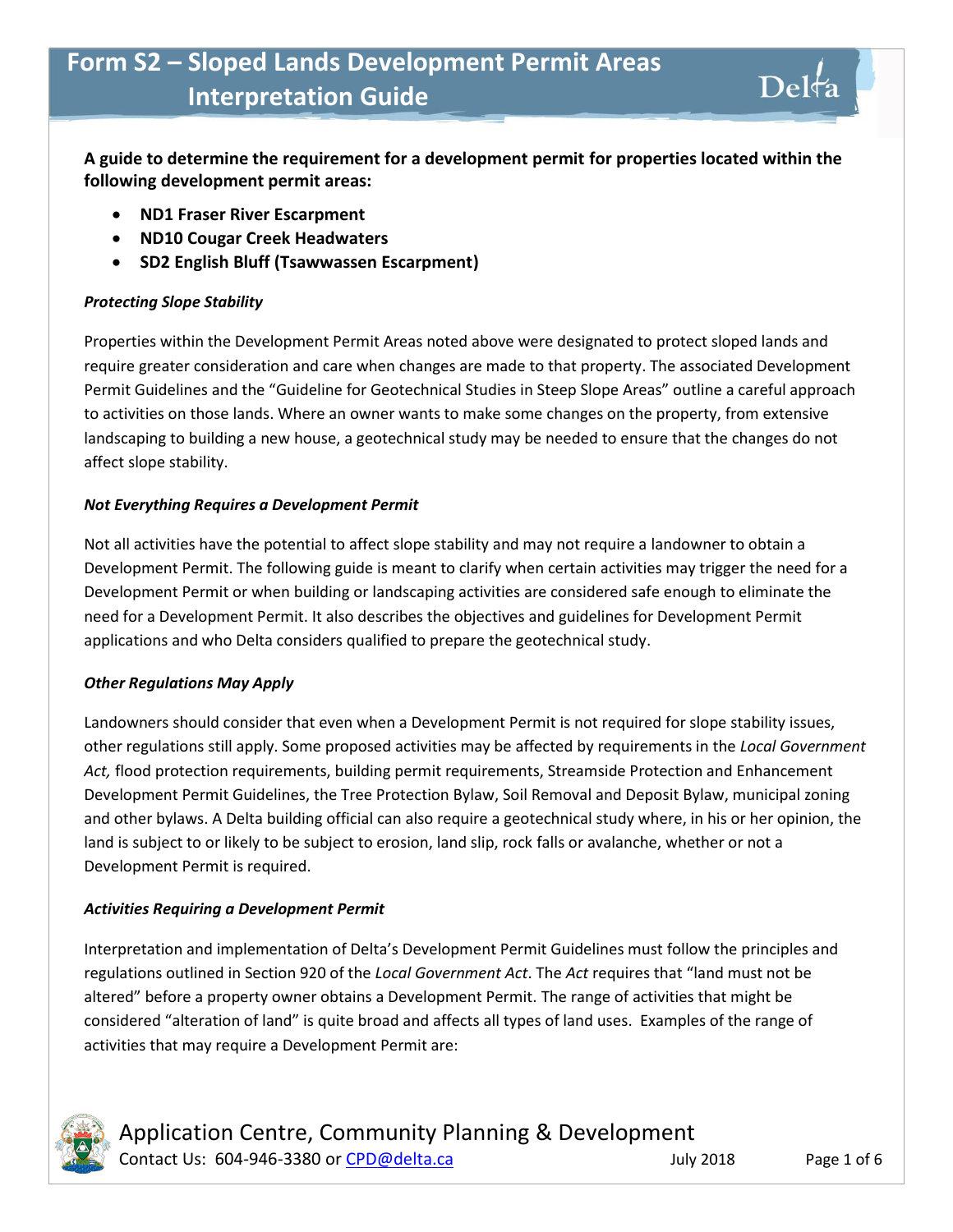- removal, alteration, disruption or destruction of vegetation;
- removal, deposit or disturbance of soils;
- demolition or alteration of buildings or structures;
- construction or erection of buildings and structures;
- creation of non-structural impervious or semi-impervious surfaces;
- **•** installation of water and sewer lines;
- flood protection works;
- construction of trails;
- **•** provision and maintenance of sewer and water services;
- development of drainage systems;
- development of utility corridors; and
- subdivision.

The terms of the *Local Government Act* and even the list above do not, however, become more specific about the many different degrees of activity or circumstances that may reduce or increase the impact of that activity. The table below provides a more specific list of situations and conditions that would determine the need for a Development Permit.

|    | <b>Proposed Activity</b>                                           | Interpretation                                                                                                                                                                                                                                                                                                                                                                                                                                         |
|----|--------------------------------------------------------------------|--------------------------------------------------------------------------------------------------------------------------------------------------------------------------------------------------------------------------------------------------------------------------------------------------------------------------------------------------------------------------------------------------------------------------------------------------------|
| a) | Removal, alteration,<br>disruption or destruction of<br>vegetation | A DP will not be required for most works involving the alteration of lawns or<br>gardens or for minor or routine property maintenance activities (e.g.,<br>mowing lawns, trimming or pruning trees, planting vegetation/ gardens,<br>minor soil disturbances, removal of weeds and invasive species which<br>exposes less than 10% of the soil (by area) between the crest and toe of the<br>slope and within 5 m of the crest of the slope per year.) |
|    |                                                                    | A DP will not be required for cutting of up to 2 trees, provided that at least<br>0.6 m of the stump remains standing and the root structure remains intact.<br>Any tree cutting is still subject to the provisions of the Tree Cutting<br>Regulation Bylaw.                                                                                                                                                                                           |
|    |                                                                    | Garden ponds or other water features require a DP only where they have<br>the potential to alter drainage, discharge water over the slope, or result in a<br>net increase in load on a slope.                                                                                                                                                                                                                                                          |
|    |                                                                    | Installation of irrigation systems is discouraged due to the risk of leaks<br>affecting slope stability but installation of systems applying moderate<br>amounts of water do not require a DP.                                                                                                                                                                                                                                                         |



Application Centre, Community Planning & Development Contact Us: 604-946-3380 or [CPD@delta.ca](mailto:CPD@delta.ca) July 2018 Page 2 of 6

Delta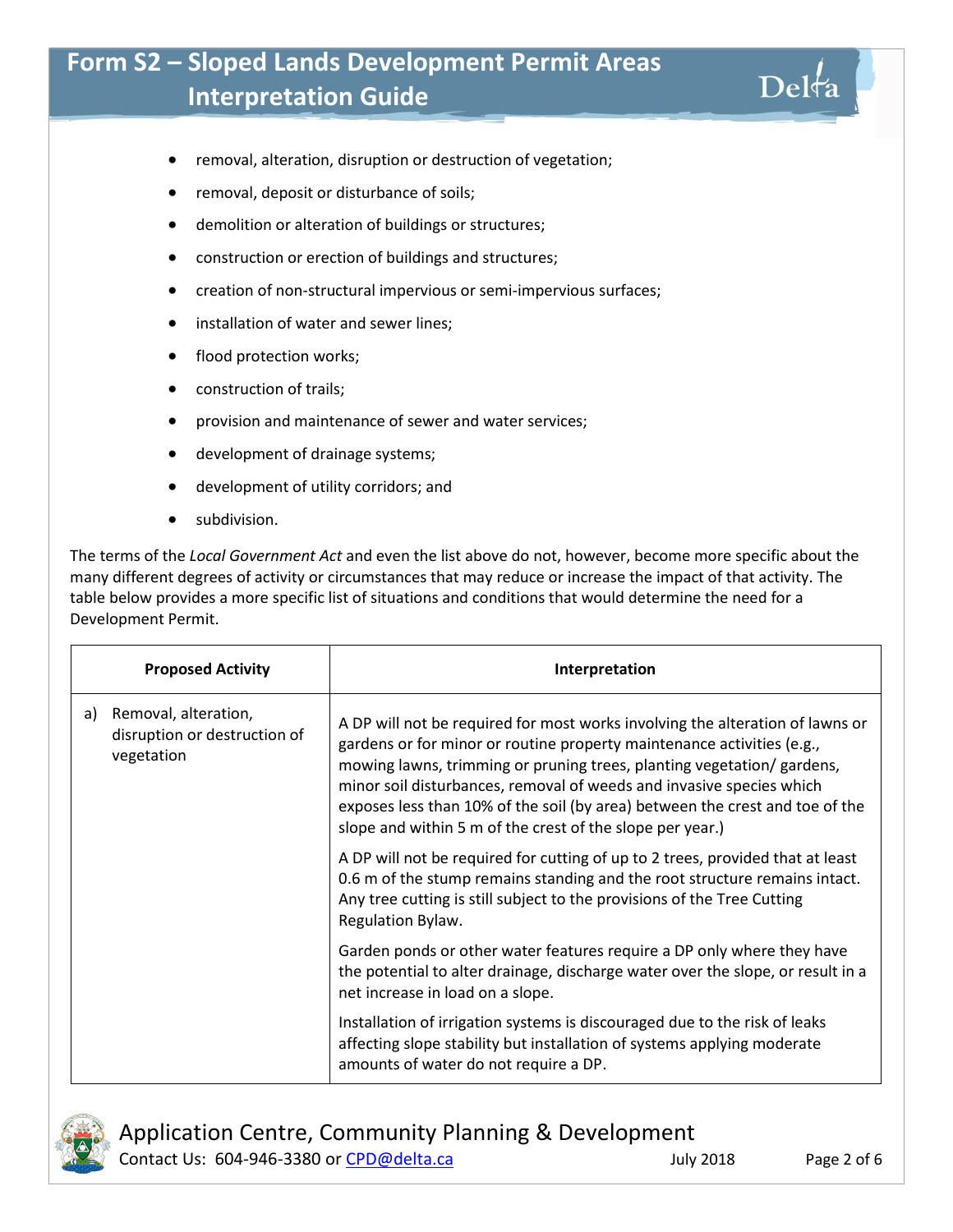

|    | <b>Proposed Activity</b>                                                 | Interpretation                                                                                                                                                                                                                                                                                                                              |
|----|--------------------------------------------------------------------------|---------------------------------------------------------------------------------------------------------------------------------------------------------------------------------------------------------------------------------------------------------------------------------------------------------------------------------------------|
| b) | Removal, deposit or<br>disturbance of soils                              | A DP is required for any soil removal or deposit requiring a permit according<br>to the Delta Soil Deposit and Removal Bylaw or for changes to land contours<br>which involve the deposit or removal of more than 2 $m3$ of soil per year on<br>or within 5 m of the crest of the slope.                                                    |
| C) | Construction or erection of<br>buildings and structures                  | A DP is required for any building or structure requiring a building permit as<br>per Delta Building/Plumbing Bylaw except as follows:                                                                                                                                                                                                       |
|    |                                                                          | Demolition of an existing building where the foundation remains and<br>where demolition equipment is neither staged or stored within 5 m of<br>the slope; and<br>If it is otherwise exempted under Schedule E of the OCP.<br>٠                                                                                                              |
|    |                                                                          | Accessory buildings or structures (e.g., garden sheds, gazebos, etc.) less than<br>10 $m2$ in area, that do not require excavation of soil, and are associated with<br>single-family residential use will not require a DP but are subject to all other<br>requirements (e.g., zoning setbacks and flood protection).                       |
|    |                                                                          | Swimming pools and hot tubs require a DP unless set back at least 10 m or<br>2/3 the height of the slope, whichever is greater, from the crest of the slope.<br>A survey defining the crest of the slope and location of the proposed<br>construction shall be submitted to the City to confirm whether the<br>exemption will be permitted. |
| d) | <b>Building renovation</b>                                               | A DP will not be required for renovation of buildings within the original<br>footprint of a building which does not cause a change in load on a slope.<br>Applications for renovations or additions to a portion of a building that is<br>located opposite to and away from the slope will be reviewed on a case by<br>case basis.          |
| e) | Fences and retaining walls                                               | Fences and small retaining walls will not require a DP provided that any<br>retaining wall is no higher than 1 m and retains no more than 10 $m3$ of soil.<br>Fences may be set on posts with a maximum 100 $\text{cm}^2$ footing, spaced every<br>1.8 m.                                                                                   |
| f) | Creation of non-structural<br>impervious or semi-<br>impervious surfaces | Non-structural impervious/semi-impervious surfaces will be reviewed in the<br>context of the broader development with which they are associated. For<br>example, a driveway associated with the construction of a building will be<br>considered under the DP process for that building.                                                    |
|    |                                                                          | A DP will not be required if the impervious/semi-impervious surface meets<br>all of the following:                                                                                                                                                                                                                                          |
|    |                                                                          | It is ancillary to a primary permitted use of the property;<br>It is an appropriate size in relation to the primary use of the property,                                                                                                                                                                                                    |



Application Centre, Community Planning & Development Contact Us: 604-946-3380 or [CPD@delta.ca](mailto:CPD@delta.ca) July 2018 Page 3 of 6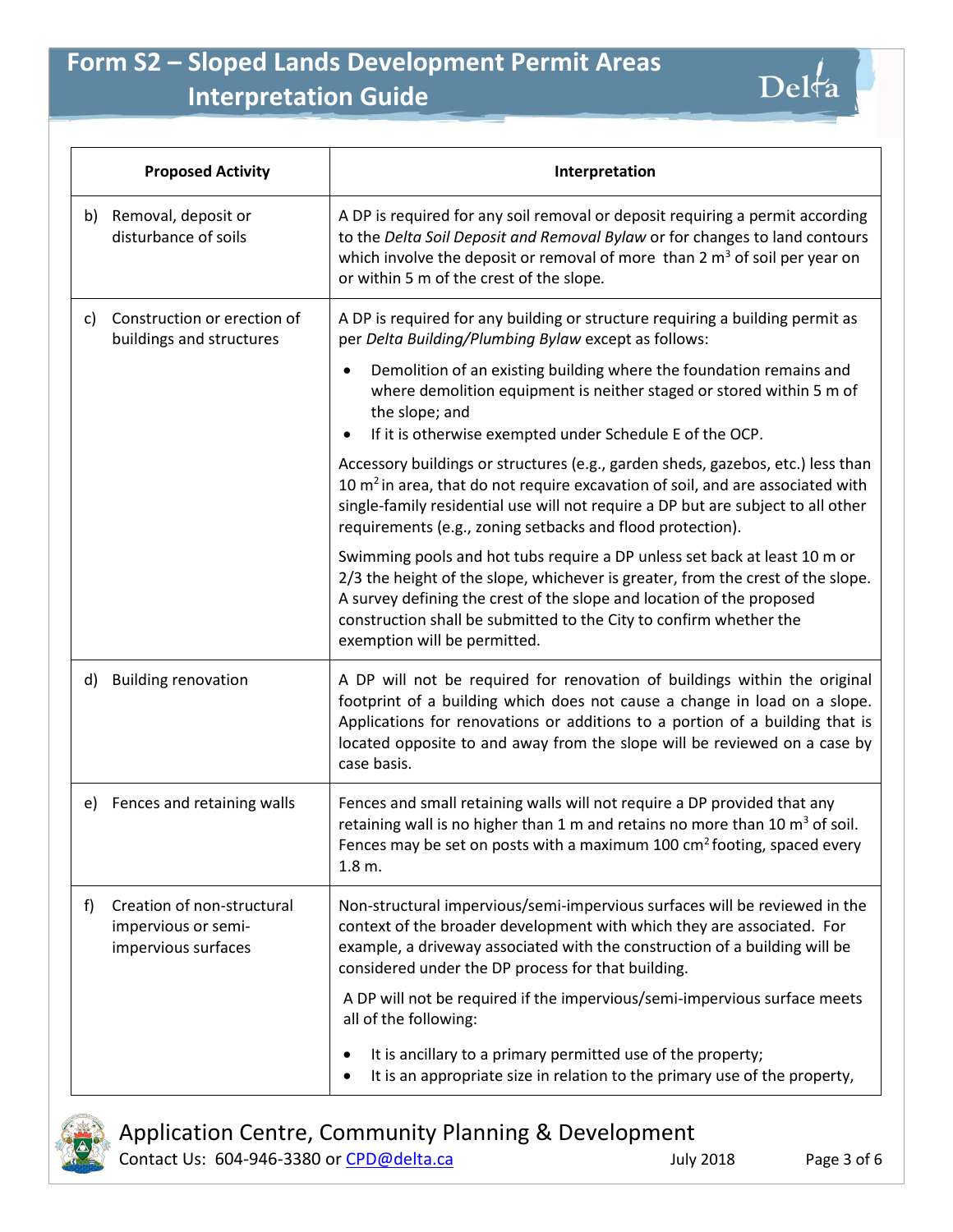

| <b>Proposed Activity</b> |                                                                                                                                                 | Interpretation                                                                                                                                                                                                                                                                                                                                                                                                                                                                                                                                                                                                                                  |
|--------------------------|-------------------------------------------------------------------------------------------------------------------------------------------------|-------------------------------------------------------------------------------------------------------------------------------------------------------------------------------------------------------------------------------------------------------------------------------------------------------------------------------------------------------------------------------------------------------------------------------------------------------------------------------------------------------------------------------------------------------------------------------------------------------------------------------------------------|
|                          |                                                                                                                                                 | (e.g. sidewalks up to 2 m wide leading to the entrance of a building; one<br>driveway per "lot" to a maximum of 6 m wide);<br>It is located appropriately;<br>$\bullet$<br>It is within zoning bylaw provisions limiting impervious surfaces; and<br>٠<br>Surface water run-off is not discharged over the crest of a slope.<br>$\bullet$                                                                                                                                                                                                                                                                                                       |
| g)                       | Flood protection works                                                                                                                          | Any flood protection works that require a Building Permit will also require a<br>DP unless otherwise exempted.                                                                                                                                                                                                                                                                                                                                                                                                                                                                                                                                  |
| h)                       | Construction of trails                                                                                                                          | Development of a trail will not require a DP provided that all of the<br>following conditions are met:                                                                                                                                                                                                                                                                                                                                                                                                                                                                                                                                          |
|                          |                                                                                                                                                 | Only one trail is built;<br>$\bullet$<br>The trail is for personal use only and is less than 1 m wide;<br>٠<br>No trees are removed;<br>٠<br>The trail is surfaced with gravel; and<br>٠<br>The overall gradient of the trail is less than $10\%$ (6 <sup>o</sup> slope) and any<br>٠<br>portion where the gradient is more than 10%, the trail is designed to<br>prevent erosion.                                                                                                                                                                                                                                                              |
| i)                       | Development of utility<br>corridors                                                                                                             | A DP is not required if new service infrastructure is installed and/or<br>constructed by the City of Delta or its contractors although all required<br>geotechnical investigations and precautions will be undertaken.                                                                                                                                                                                                                                                                                                                                                                                                                          |
| j)                       | Subdivision                                                                                                                                     | A DP is required for land subdivision per the Local Government Act.                                                                                                                                                                                                                                                                                                                                                                                                                                                                                                                                                                             |
| k)                       | <b>Emergency actions required</b><br>to prevent, control or reduce<br>an immediate threat to life,<br>to public property or private<br>property | A DP is not required before undertaking:<br>Emergency actions for flood protection, erosion protection, and<br>٠<br>clearing of obstructions;<br>Emergency works to protect, repair or replace public utilities;<br>Clearing of an obstruction from a bridge, culvert or drainage flow, and<br>٠<br>repairs to bridges or safety fences; and<br>Emergency removal of dangerous tree(s) – see "a)" above.<br>٠<br>The emergency situation must be reported to the City of Delta's Director of<br>Engineering within 48 hours of the emergency occurrence. The need for a<br>DP or further geotechnical analysis will be determined at that time. |

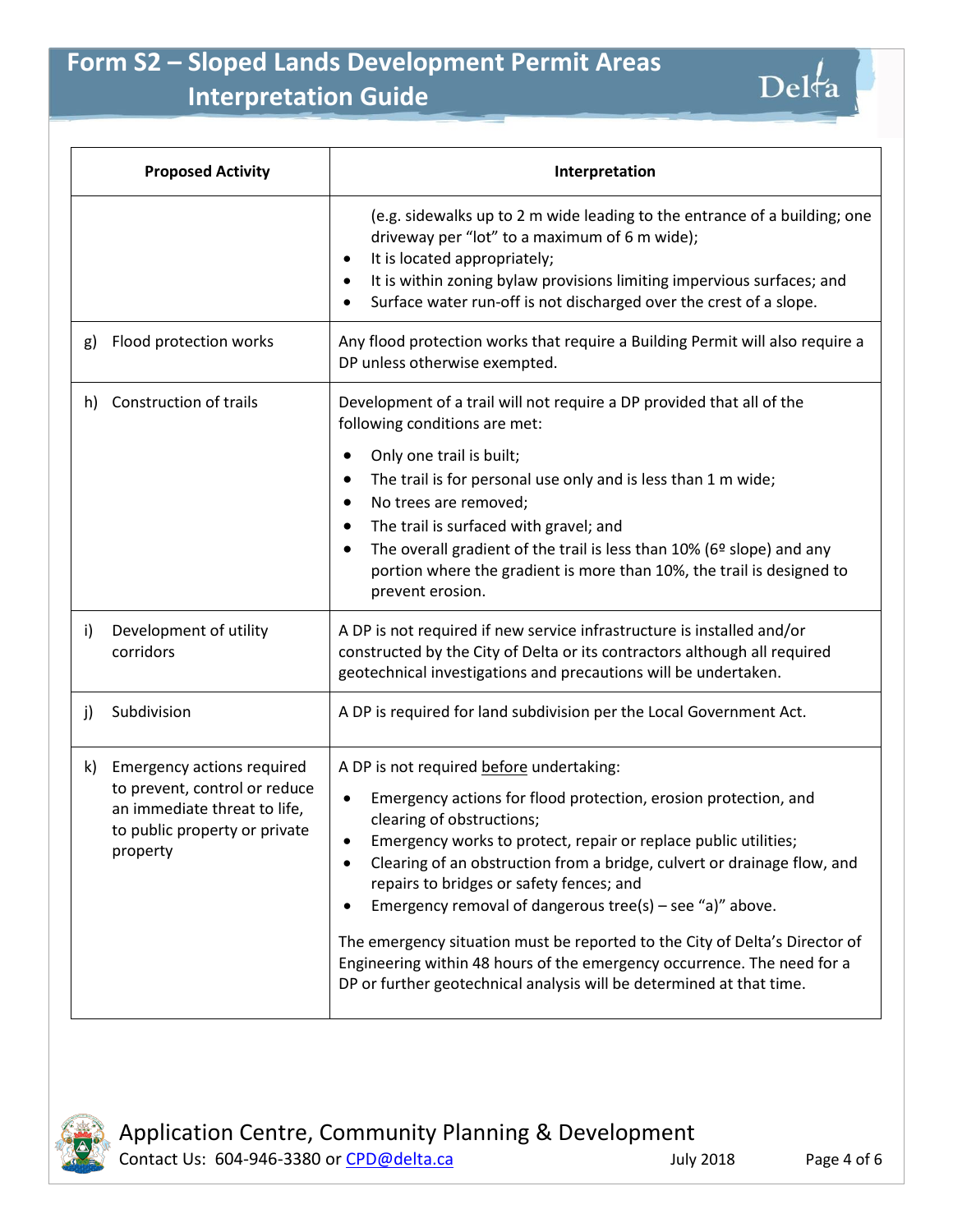#### *Further Background: Development Permit Guidelines for Properties on Sloped Land*

The Development Permit Guidelines for the ND1 (Fraser River Escarpment), ND10 (Cougar Creek Canyon) and SD2 (English Bluff) Development Permit Areas contain a number of objectives to ensure the safety of any activity on sloped land. They are not, however, specific about how these objectives are to be achieved. The descriptions provided below are intended to provide further insight into the guidelines and should be considered by anyone intending to alter or develop property in one of the Development Permit Areas noted above, whether a Development Permit is required or not.

More specific information on standards for geotechnical studies is found in the "Guidelines for Geotechnical Requirements in Steep Slope Areas of Delta", approved by Council on November 2, 1999.

| Guideline                                                                                                | <b>Interpretation and Information Requirements</b>                                                                                                                                                                                                                                                                                                                                                                                                                                                                                                                                                                                                              |
|----------------------------------------------------------------------------------------------------------|-----------------------------------------------------------------------------------------------------------------------------------------------------------------------------------------------------------------------------------------------------------------------------------------------------------------------------------------------------------------------------------------------------------------------------------------------------------------------------------------------------------------------------------------------------------------------------------------------------------------------------------------------------------------|
| Protect development from<br>hazardous conditions.                                                        | A geotechnical study of the proposed activity or development must confirm<br>that, if recommendations are followed, the land may be used safely for the<br>intended development over the projected life of the development. This<br>study must have been prepared, signed and sealed by a "qualified<br>professional" as defined by the Association of Professional Engineers and<br>Geoscientists of BC. The study must also contain a construction<br>management plan and a two year, post-construction monitoring plan. (Refer<br>to "Guideline for Geotechnical Requirements in Steep Slope Areas of Delta"<br>for more specific information requirements.) |
| Prevent damage to the natural<br>environment.                                                            | Many sloped areas in Delta include areas with sensitive natural<br>environments. Any development needs to protect the unique qualities that<br>define that natural environment, including its biodiversity, habitat features,<br>existing vegetation and existing drainage patterns.                                                                                                                                                                                                                                                                                                                                                                            |
|                                                                                                          | Sloped areas of Delta also often lead to watercourses. A development that<br>compromises slope stability could also have a negative impact on sensitive<br>natural environments and fish habitat. Erosion and sedimentation produced<br>by the development can destroy fish habitat or other sensitive natural<br>environmental features. Where a proposed development is within 30 m of a<br>watercourse, a DP for streamside protection and enhancement may also be<br>required.                                                                                                                                                                              |
| All new lots created should<br>provide for suitable building sites<br>in areas not subject to sloughing. | Locate development on portions of the lot not subject to slope instability,<br>flooding or erosion or be protected from damage by slope instability. Where<br>a site includes a sufficient amount of land with minimal slope, clustering<br>development on those portions of the site is recommended.                                                                                                                                                                                                                                                                                                                                                           |
| Alteration of the natural drainage<br>of the site should be minimized.                                   | The "qualified professional" shall provide an assessment of the predicted<br>changes to site drainage and propose measures to manage drainage<br>impacts.                                                                                                                                                                                                                                                                                                                                                                                                                                                                                                       |



Application Centre, Community Planning & Development Contact Us: 604-946-3380 or [CPD@delta.ca](mailto:CPD@delta.ca) July 2018 Page 5 of 6